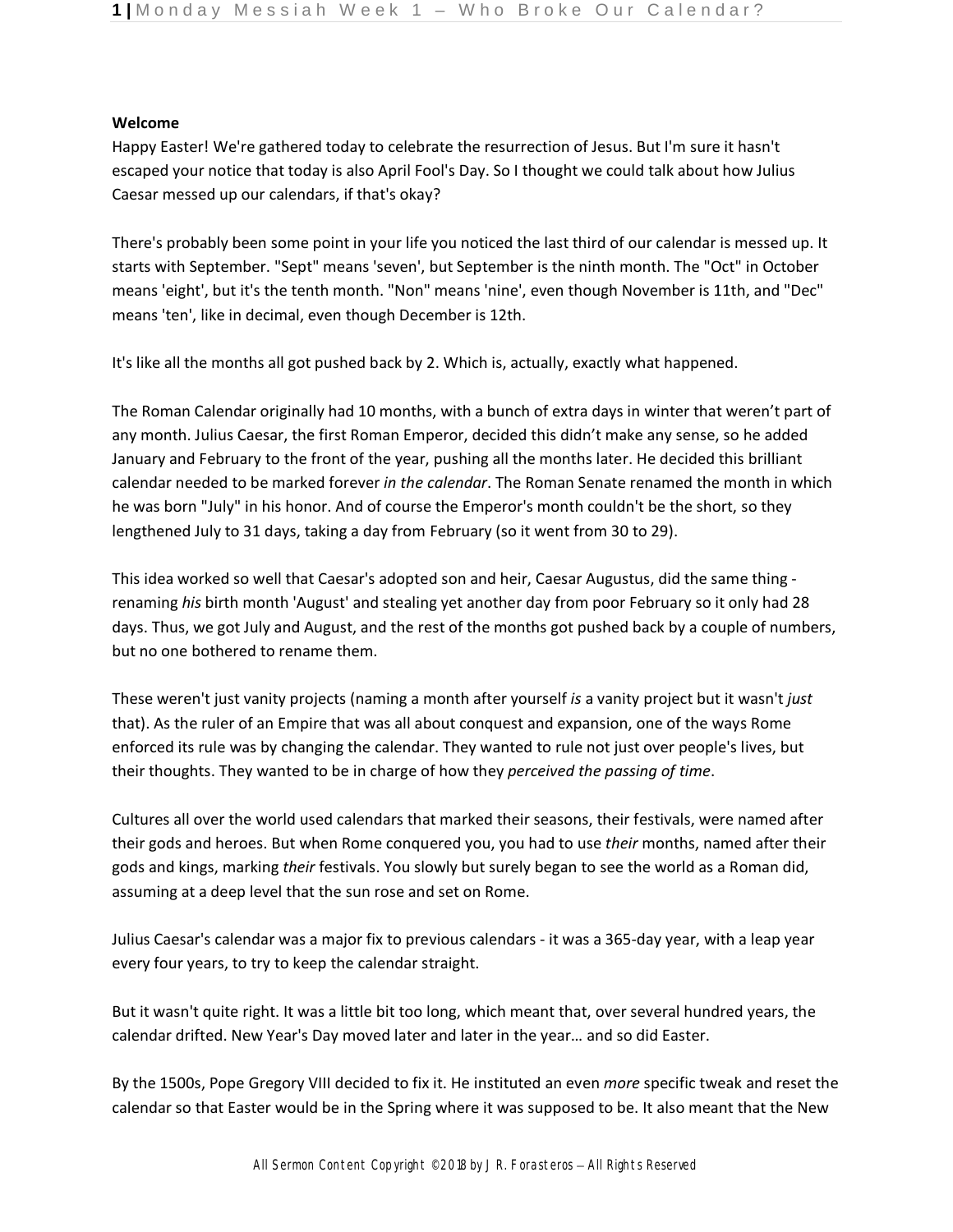Year once again started in the middle of winter. In his reset calendar, January 1 moved, and where the New Year used to be was now April 1.

Not everyone immediately adopted the new calendar; they insisted on using the old Julian calendar. So people made fun of them. They called them 'April Fools', and, apparently, decided to play tricks on them. Thus the unofficial holiday 'April Fool's Day' was born.

So on this April Fool's Day, I want to talk about time. Specifically, let's talk about who's in control of time. Because far too many of us are living as unwitting April Fools. We don't care too much about how our crazy calendar got to be how it is, but we *do* feel like our calendars are crazy. We wish we had the power to create some extra minutes in our days, or maybe days in our weeks. We'd take a few extra weeks in our year to get everything done.

We're living under the old Empire's way of life rather than in the new world, the new reality, the new *time* God has initiated by raising Jesus from the dead.

Today is a celebration of freedom, hope and abundant life!

## **Message**

On Easter, we celebrate the resurrection of Jesus. But *why* are we celebrating the fact that, nearly 2000 years ago, the crucified body of Jesus came back to life?

That's a fascinating historical fact. But if that's all it is, why make it the high point of the Christian year?

Some among us would point out that, because Jesus was raised from the dead, we get to go to Heaven when we die.

That makes more sense, but still - if what happened after Jesus died is only about what happens after *we* die, it's sort of strange to make a whole holiday around it.

No, Easter is about more than what happened a long time ago in a country far far away. And It's about more than what's going to happen one day in the future (also hopefully far, far away) when we die.

Today, we're kicking off a series called "Monday Messiah". We're going to explore the ways Jesus describes himself in John's Gospel, the so-called "I Am" statements.

"I Am" is a pretty good translation of God's name, Yahweh. Throughout John's story of Jesus, Jesus refers to himself as "I Am". But he also illustrates with metaphors. "I am the bread of life." "I am the true vine." "I am the good shepherd."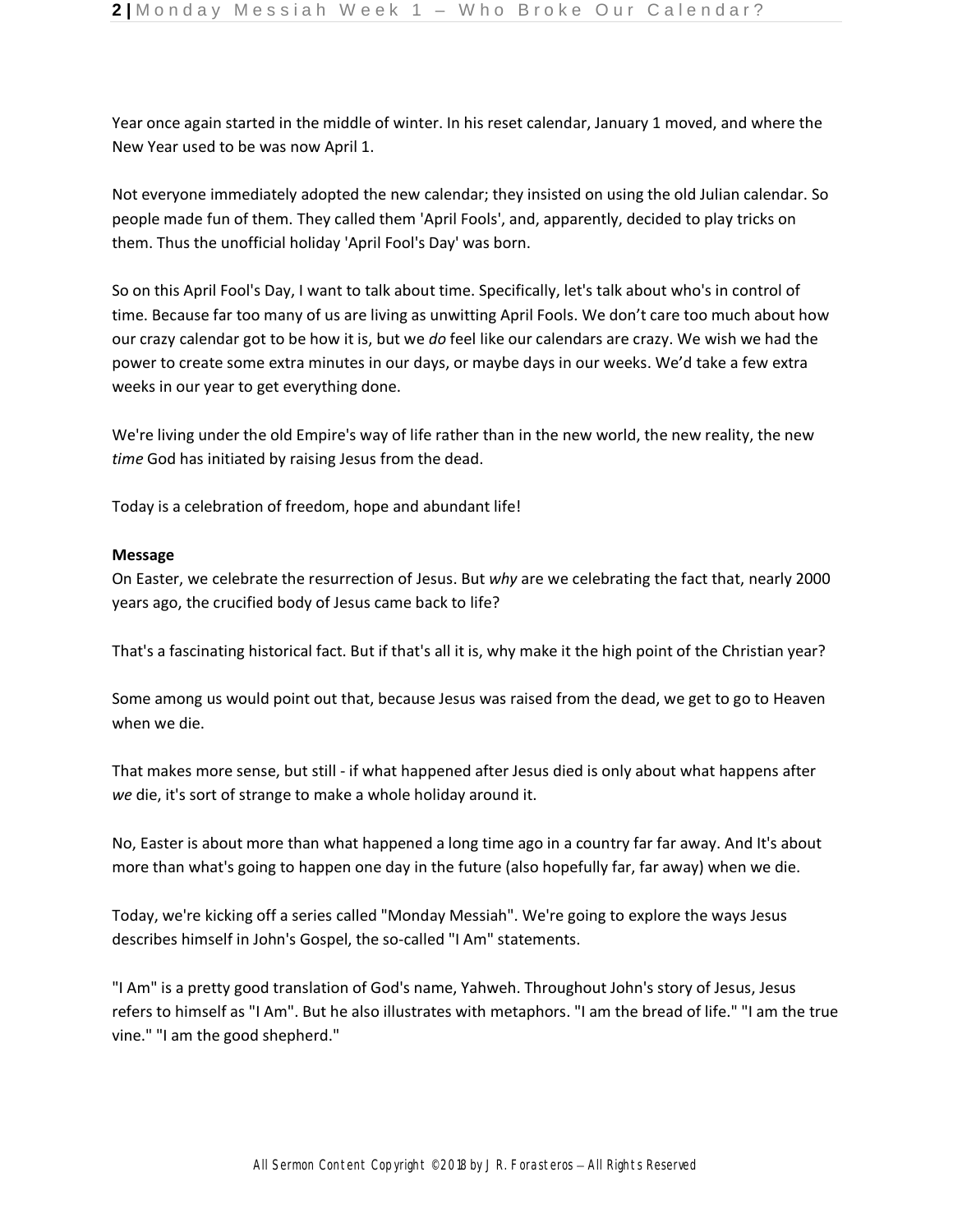In this series, we're going to explore these metaphors by asking the question, "What does this tell us about who Jesus *is* in our everyday lives?" In other words, how does God matter not just on Sundays, but on Monday?

So let's begin, appropriately enough on Easter Sunday, with a statement about resurrection. Turn with me to John 11.

Jesus' good friend Lazarus has taken ill and died. Jesus, who has become famous in part for his ability to heal, didn't show up to heal his friend. So Lazarus' sisters are understandably beside themselves with grief and anger. In this particular moment, his sister Martha is confronting Jesus outside Lazarus' tomb, where Jesus has come to grieve.

Martha knows about the "one day we'll all be raised from the dead" stuff. She knows how the story ends. That's not why she's upset. She's missing her brother NOW. So what does Jesus tell her?

Jesus told her, "Your brother will rise again."

"Yes," Martha said, "he will rise when everyone else rises, at the last day."

Jesus told her, "I am the resurrection and the life. Anyone who believes in me will live, even after dying. Everyone who lives in me and believes in me will never ever die. Do you believe this, Martha?" John 11:23-26

Jesus is shortly going to raise Lazarus from the dead. Right now. Not in the end, when we're all raised. Jesus saying, "I am the resurrection and the life" has real world, right now implications.

We don't catch it in just this small moment, but John is playing with time in his story of Jesus. John's Gospel starts out with "In the beginning was the Word…". That's a mirror of the first creation story, which opens with "In the beginning, God created the heaves and the earth."

That's not an accident. As you read his Jesus story, John wants you to keep the creation story in the back of your mind, God creating the world in 7 days. To keep you on track, when Jesus starts doing miracles, John numbers them. After Jesus turns water into wine, John says, "This was the first sign Jesus did." The he heals a kid and John says, "This is the second sign he did." We get it… we're supposed to count.

It turns out there are seven signs pointing to Jesus' divinity. And Lazarus is the seventh. The culmination. This thing Jesus is doing is all about new life, new creation.

The strange part, though, is that of course Jesus' resurrection is a sign, too. It's an 8th sign. And he's raised on a Sunday, which is the first day of the week.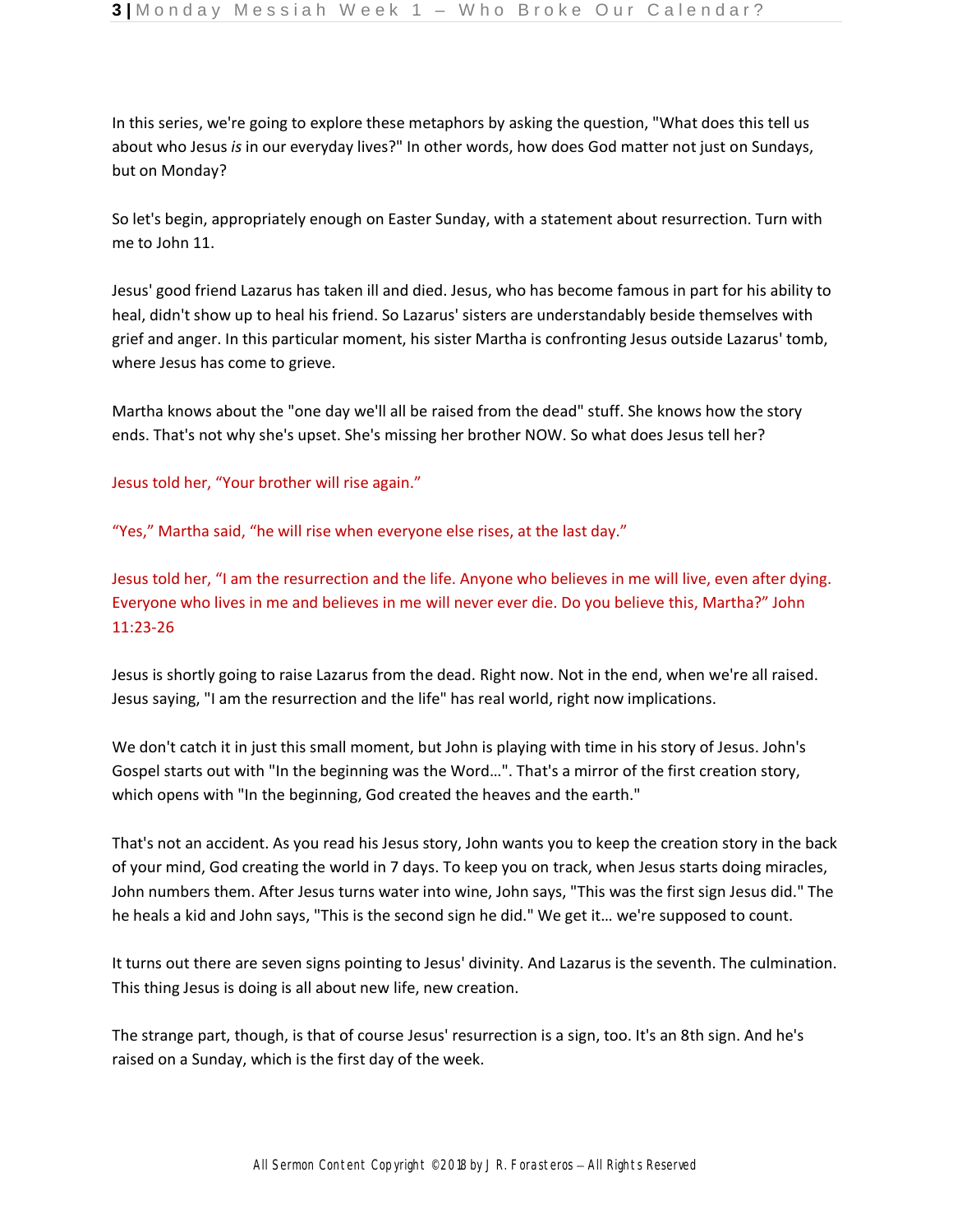So some early believers had some fun with this. They asked, "What if the Sunday of the resurrection isn't a first day but an 8th day?"

In other words, what if Jesus' resurrection is not another day in the old cycle of creation, but the first day in a *new* creation? What if something totally new and different is bursting forth in the midst of this old world?

Christianity is not a faith where we say a prayer, check a box and wait until we die for the good life to begin. We believe that Jesus' resurrection begins in the here and now.

## **Baptism**

[Scripture Slide 2] Turn with me to John 20. John's Gospel concludes with a stunning image of new creation. The second creation story, in Genesis 2, has God creating a man to "till and keep the garden". The first man was a gardener. And, of course, the woman was created quickly to partner with the man in the task of gardening, of cultivating God's good creation.

With that in mind, let's read the story of Mary of Magdala's first encounter with the resurrected Jesus. She has been to the tomb and found it empty. She went to get Peter and the Beloved disciple, who also see the tomb empty. But no one has seen Jesus yet. Peter and the Beloved leave to go find the other disciples, and Mary stays behind. She's certain someone has stolen Jesus' body.

Mary was standing outside the tomb crying, and as she wept, she stooped and looked in. She saw two white-robed angels, one sitting at the head and the other at the foot of the place where the body of Jesus had been lying. "Dear woman, why are you crying?" the angels asked her.

"Because they have taken away my Lord," she replied, "and I don't know where they have put him."

She turned to leave and saw someone standing there. It was Jesus, but she didn't recognize him. "Dear woman, why are you crying?" Jesus asked her. "Who are you looking for?"

She thought he was the gardener. "Sir," she said, "if you have taken him away, tell me where you have put him, and I will go and get him."

"Mary!" Jesus said.

She turned to him and cried out, "Rabboni!" (which is Hebrew for "Teacher").

"Don't cling to me," Jesus said, "for I haven't yet ascended to the Father. But go find my brothers and tell them, 'I am ascending to my Father and your Father, to my God and your God.'"